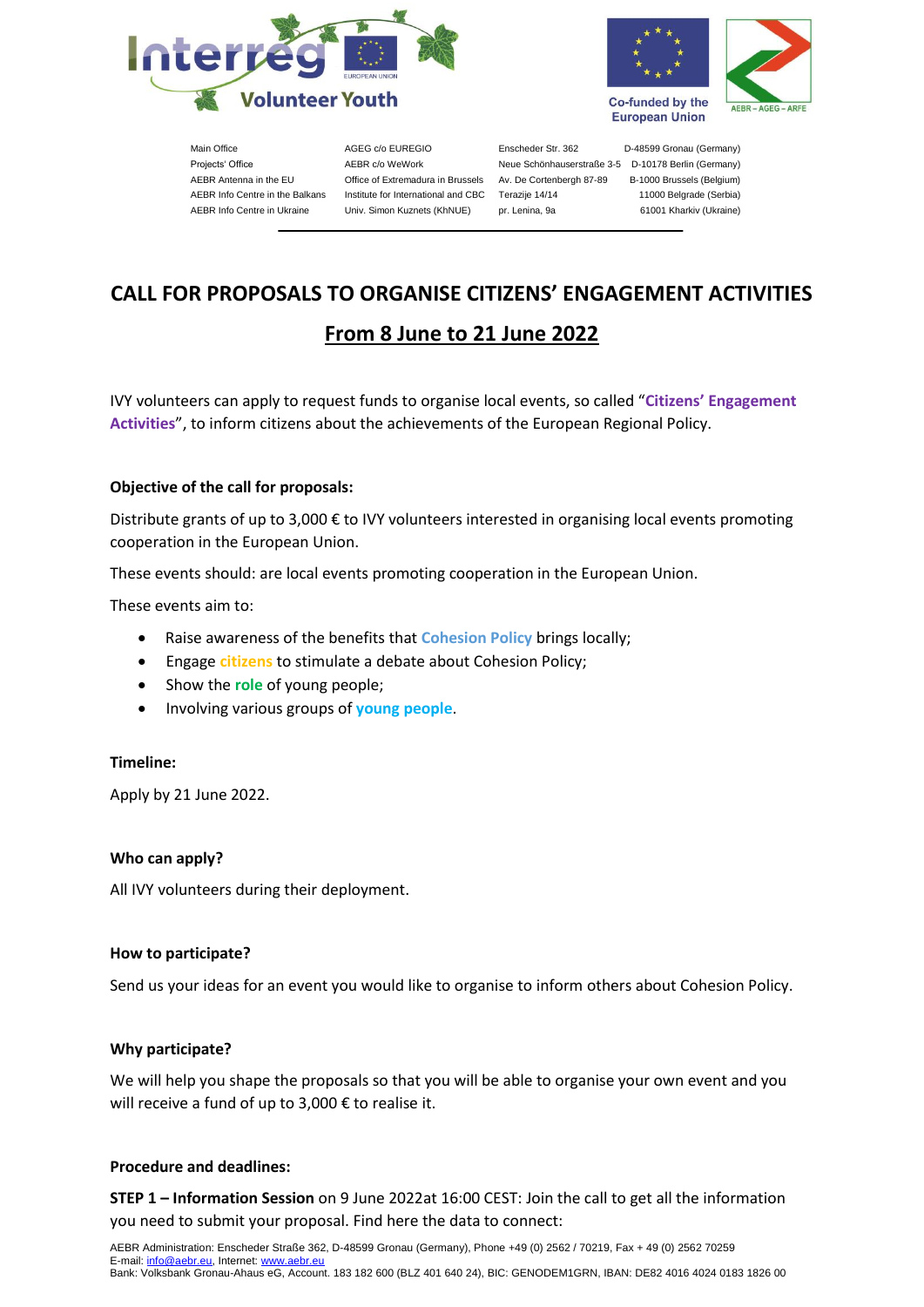Link to Zoom:

<https://us02web.zoom.us/j/81142712062?pwd=aEUwcUYyR1NvZjEvcEVjSXk3ODI1QT09>

ID meeting: 811 4271 2062 Passcode: 488241

**STEP 2 – Submission of the Proposal**: send t[o ivy@aebr.eu](mailto:ivy@aebr.eu) your proposals by 21 June 2022 filling in the word file "CEA concept note" and the Excel file "Budget\_expected and actual costs".

**STEP 3 – Refine your Idea & Organise your Event**: you will receive feedback on your proposals and the IVY team will support you until your proposal is solid. Once it is, you will receive the funds requested and you can start implementing your plan.

# **Submission overview:**

Send t[o ivy@aebr.eu](mailto:ivy@aebr.eu) these two files complete with your ideas:

- CEA concept note
- Budget\_expected and actual costs

You can find the templates attached to the email with this information (or request them at [ivy@aebr.eu\)](mailto:ivy@aebr.eu).

With the **concept note** you will share your idea for an event. This will consist of:

- o General information on the event (title, date, place, etc)
- o Details on the event (a description, its goal, its target audience)
- o Specific information on the logistic (speakers, venue, devices needed)
- $\circ$  The event's promotion plan (which platforms and strategies you will use)
- o The justification of costs

In the **budget**, you will indicate what costs you will cover with the funds. To fill this in, contact providers of the items you will need, to understand what the real costs are.

# **Rules to organise the event:**

- The event should take place during your volunteering period as IVY.
- These events should meet the criteria underpinning Citizens' Engagement Activities:
	- o Raise awareness of the benefits that **Cohesion Policy** brings locally;
	- o Engage **citizens** to stimulate a debate about Cohesion Policy;
	- o Show the **role** of young people;
	- o Involving various groups of **young people** (especially disadvantaged groups and young people who might otherwise not be interested in European policies).
- Events should envisage an interactive exchange with the participants: plan a dialogue for your audience to feel involved and thus invited to participate actively to the discussion.
- The focus of the event should be on Cohesion Policy, not IVY.
- It is possible to organise an event only during your volunteering activity.
- The organisation of "Citizens' Engagement Activities" is limited to the territories of the European Union due to the nature of the action.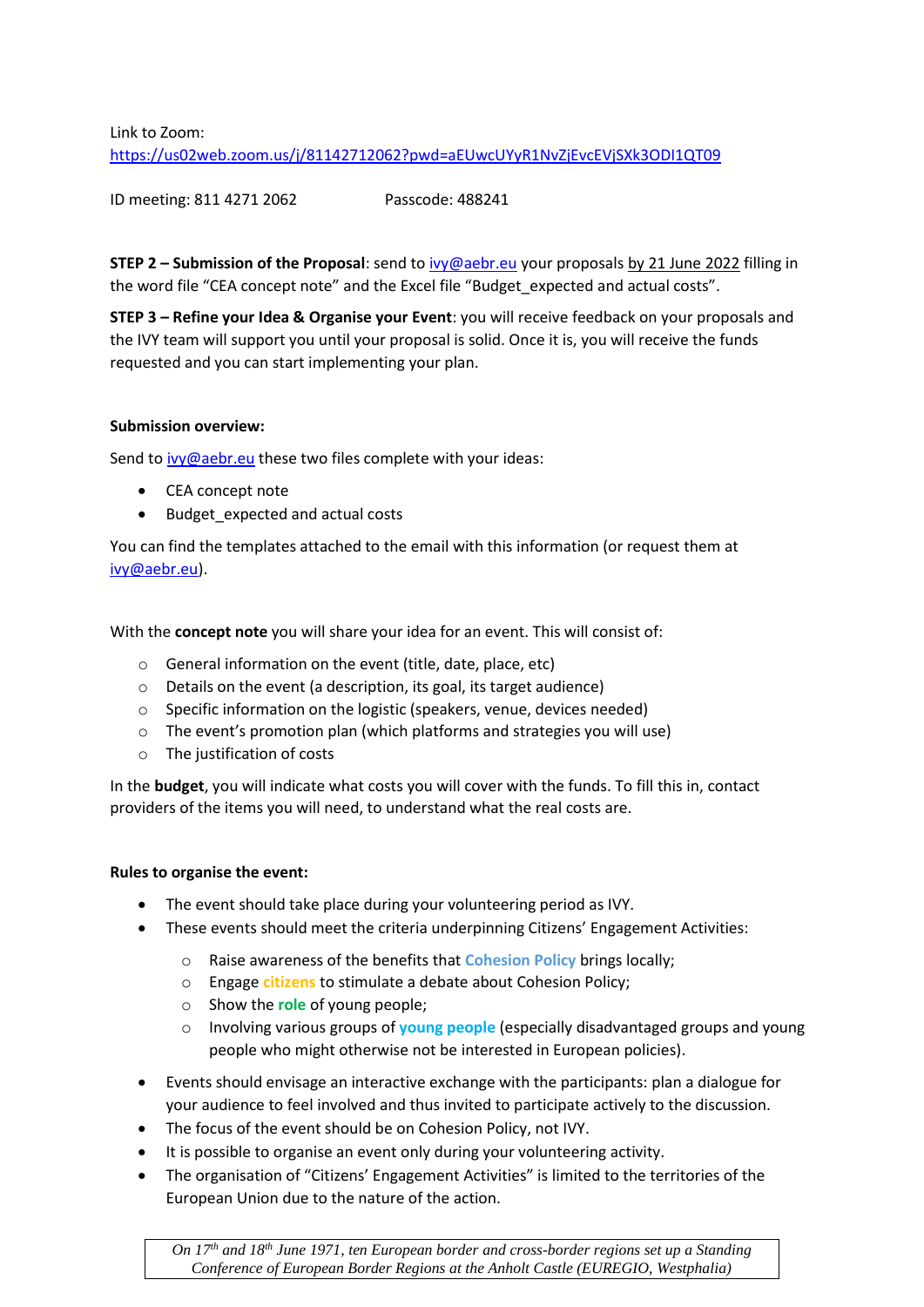**For more detailed information, continue reading here below.**

**Contact us at [ivy@aebr.eu](mailto:ivy@aebr.eu) if you have any questions – we are happy to help.**

# **ADDITIONAL INFORMATION ON ORGANISING A CITIZENS' ENGAGEMENT ACTIVITY**

## **Overview of the whole procedure to organise an event**

- 1) Submit the **concept note** and the **budget** for IVY's team approval;
- 2) Once your idea is approved, register to "[EU Login](https://ecas.ec.europa.eu/cas/eim/external/register.cgi?loginRequestId=ECAS_LR-4884398-etYFzo8GHQ1Y7NVaYzVga0cmtwJyHJDMTyhLZvQMUOubkgYHGZaHyCkxIzbHTLV18ho2CqaZeGvaxEpp0YEJ38G-rS0vSrmBGYC4uNElRzbs0x-TBd7smcEWrUGzrpSGPLxnZanPW1uWr2nPOnu08we47d)", the European Commission's user authentication service. This will allow you to access the website put at disposal by the European Commission to create your event;
- 3) submit your proposals on the [dedicated website](https://ec.europa.eu/regional_policy/en/policy/communication/local-events) to make the event will be visible on the online map and listed on the website. You will need to indicate the following elements:
	- -a short description of the event\*,
	- -the suggested venue with address\*,
	- -the date and timing of the event\*,
	- -the expected number of participants,
	- -the communication action plan of the event,
	- -the budget of the expenses you foresee to make.

\*these information will be published

- 4) sign the agreement that the IVY team will give you to receive the funding;
- 5) start promoting the event make sure you do so, especially using social media;
- 6) After the event, fill in a simple **report** via the dedicated website. You will need to include: -short description of the goals achieved and of the dissemination plan, -the number of participants,
	- -3-4 photos.

## **Some tips to plan the event**

You might need help to organise an event? Don't worry: we will support you with ideas and tips.

Here we go already: when planning, organising, implementing and reporting about an event, follow these easy steps:

- Develop your event by setting a goal and a clear **objective** (taking into consideration the criteria);
- Pick a **date**;
- Visualise the **public** you want to address with the event (Students? Media? Local citizens?);
- Create a plan for your event considering: venue, logistics, speakers, promotion, registration;
- Identify and establish partnerships to organise the event if you want!
- Make a **publicity** plan to promote your event.. and advertise it! Before, during and after the event;
- Establish a **budget**.

Also, make sure you inform your mentor and host organisation – maybe you want to think of involving them in the event, too? That might give them greater visibility in the local community, and grant your event the support of a local actor.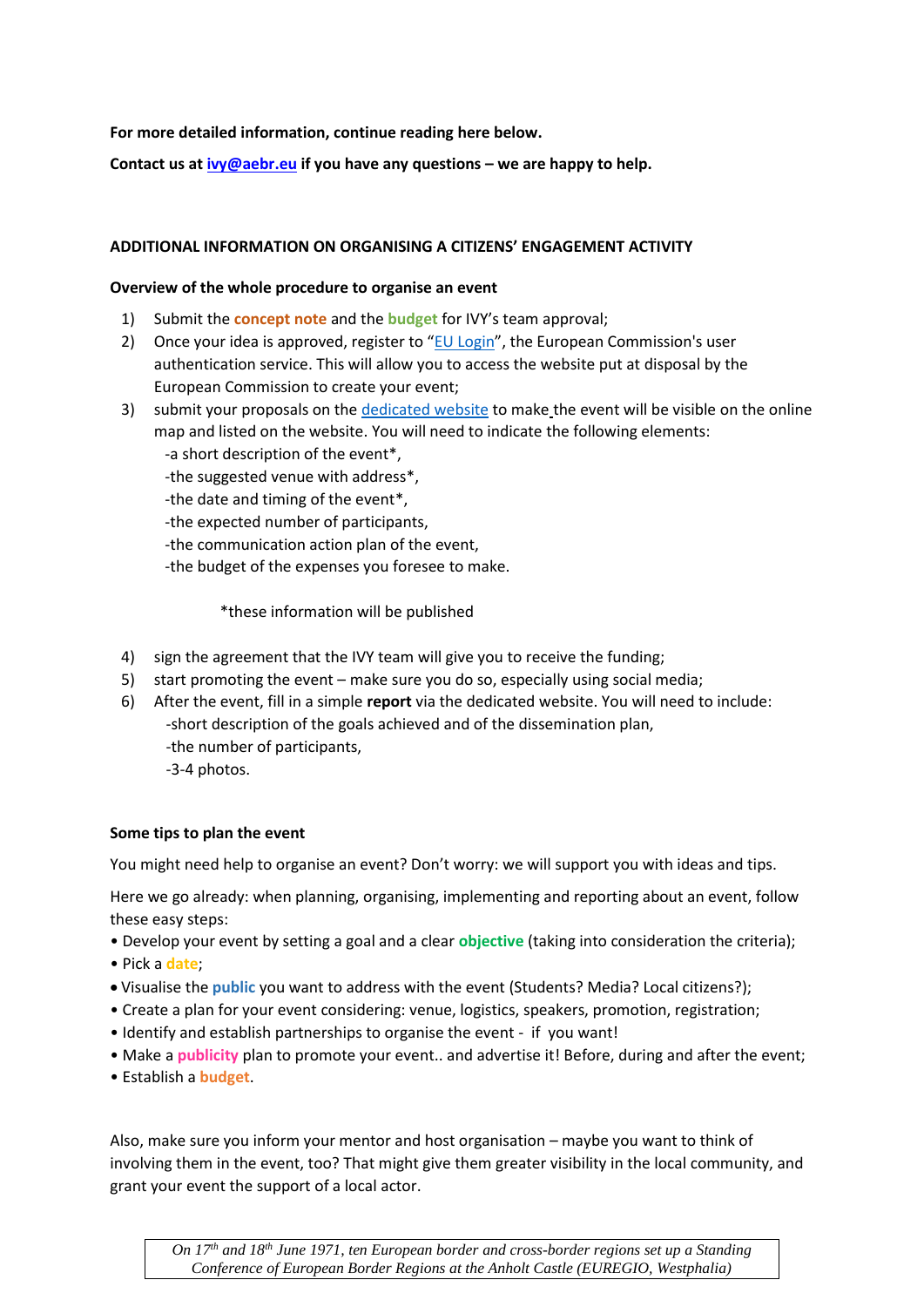Other actors who you could think of involving are local, regional and national media, local and regional governments and civil servants, civil society, businesses, academics, national authorities, national parliaments as well as representatives of EU institutions as Members of the European Parliament, and other stakeholders.

If you want to give more visibility and reach to your event, you can also upload it on the website of the European Year of Youth.

With the motte "Make your voice heard!", 2022 is the European Year of Youth. Its objective is to emphasise the importance of European youth to build a better future. One of the actions taken to achieve this goal is to give visibility to initiatives led by young people: on this platform you can see and show activities targeting and organised by young people all over Europe. Take a look here: [https://europa.eu/youth/year-of-youth\\_en](https://europa.eu/youth/year-of-youth_en)

# **Tips to be GDPR compliant:**

The key to make sure you are respectful of your audience's data is inform them that you are using their data (for example email address, or photos), to ask their permission to do so and to let them know that they can contact you asking you to delete such data at any moment. So you will need to ask for:

-their **consent to use photos** or video of them which might be taken during the event;

-their **agreement for you to use their photos** if you receive photos taken by others;

Also, you need to **inform** them that you will save their **data**.

*If you need templates to use to be fully GDPR compliant, we are happy to share ours with you.*

## **Financial support to the organisation of an event**

For the organisation of an event, you can utilise a budget up to 3,000  $\epsilon$  per event - 2,000  $\epsilon$  if the event is online.

These funds are for you to cover all costs that the organisation of an event entails:

- the rent of a location and of the devices you may need during the event (microphones, screens, laptop, extra chairs/tables, ect);
- specific expenses for your event, like: a catering in case you are envisaging offer food, renting equipment, offer accommodation and travel to organisers and speakers, etc.;
- expenses of the promotion: you can advertise the event via social media and boost your posts financing it, you can pay an announcement on local media or spend some money to print flyers to notify about it.

The budget available for online events is lower because there are less costs. Notice that AEBR will put at your disposal the Zoom platform to host your online event.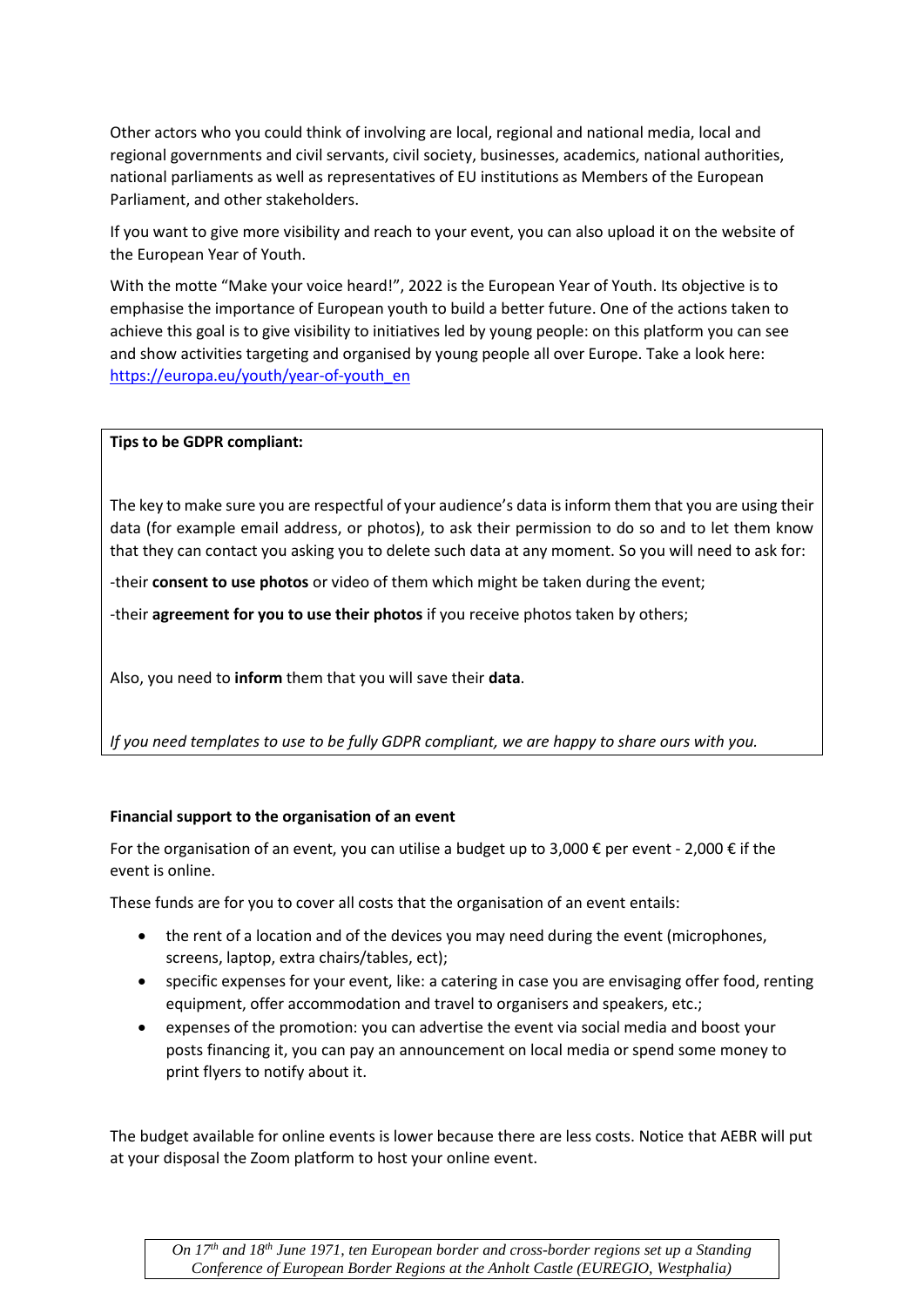AEBR will provide you with the financial resources to organise the activity before you have to make any expenses (pre-financing payment method), on the basis of the preliminary budget that you will submit. Should you spend less than initially planned, you will transfer us the money back.

After the event, you will need to present us all the invoices and the receipts to justify the costs. Keep in mind that they have to be absolutely consistent with the expenses listed in the budget approved. If anything changes while you are planning the event, inform us about these changes.

# **MINI-GUIDELINE FOR COSTS**

To manage costs of the event, we have built a template of the **budget**. There, you can start writing down the items or services that you will need for the event, and their costs. Here some tips on how to fill it in:

1) Start with a brainstorming: What do you need for you event? To accomplish activity x, what items do you need?

2) For all of the items or services, you will probably have costs. For each of these costs, **get quotes from vendors/providers, in written** – possibly multiple ones from different ones.

3) Once you have decided to purchase (or rent) an item or a service from one provider, ask them for an **invoice**. An invoice is a document that lists goods sent or services provided, with a statement of the sum due for these, and most of all is a request for payment.

4) Include the amounts of your invoices in the budget to be submitted to us for the final approval.

5) Once you have paid your vendor or provider, ask them immediately to send you a **receipt**. A receipt is the proof of payment and it confirms that the business was appropriately compensated for the goods or services they sold you. If you cannot receive a receipt because the provider cannot issue one, then make sure to keep **a proof of the payment** – for example a copy of the bank transfer.

6) Include the amounts of your receipts in the budget to be submitted to us for the closing of the procedure after the event.

And that's it! Just keep track of the money you spend and it will be easy;)

The funding to organise the event are given by the European Commission's DG REGIO and AEBR.

We trust that you will make responsible use of the funds and you will decide to allocate the expenses reasonably, avoiding waste and misuse.

# **Promoting the event**

**Promotion** is a crucial task when organising an event. That is why in the form you will be asked to fill in a short description of the "Event promotion & communication plan" is included. Here you can briefly describe how you will promote the event. The answers to the following questions might help you to make such plan: who do you address with the event? Who will be the public of the event? How do you reach out to them? Which local actors (universities, institutions, local private companies, etc.) could you involve to promote the event? Are you informing local media about the event? Which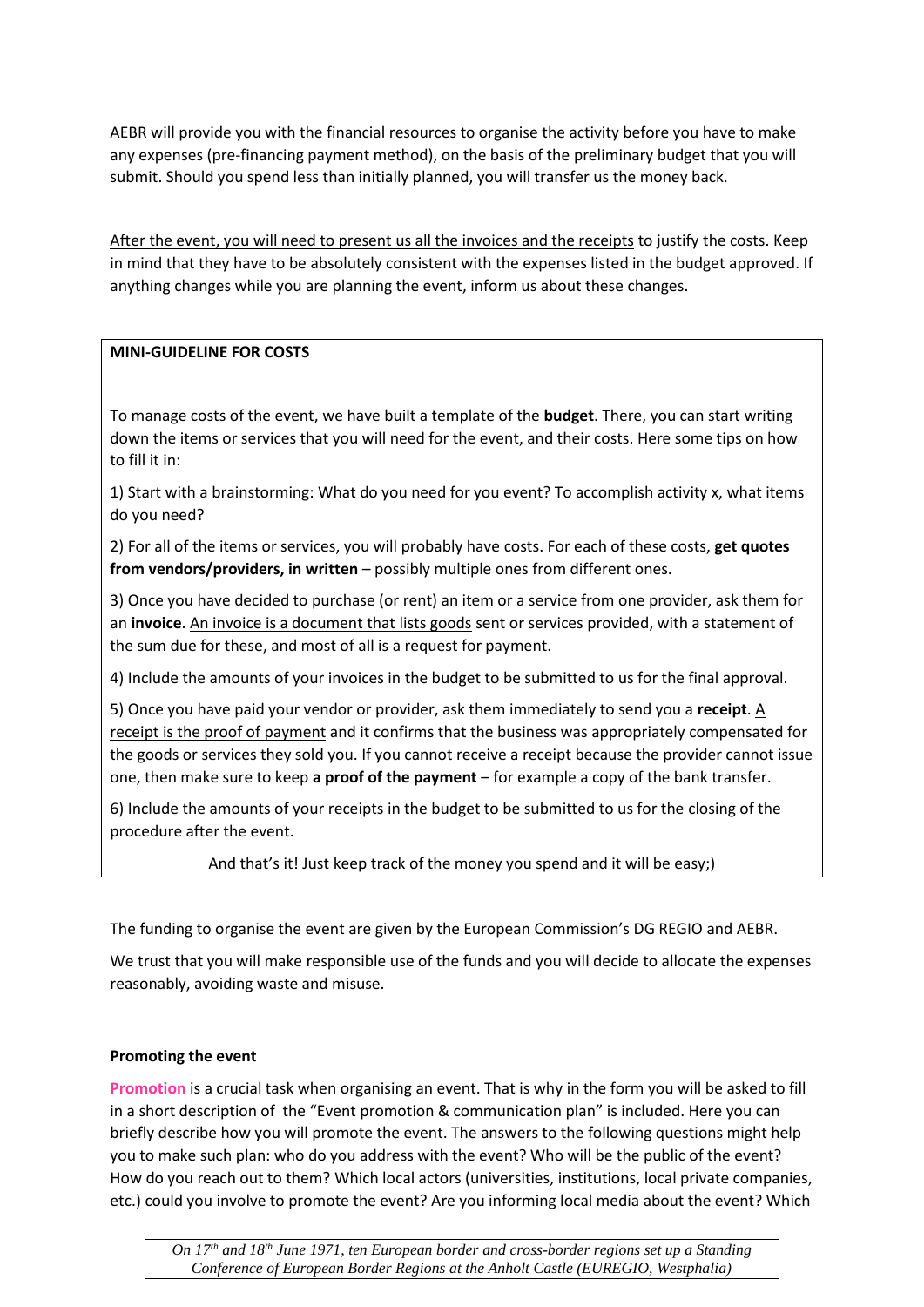online media and social media channels will you use to communicate about the event? Which hashtags might be relevant for the promotion of the event?

It could be useful to inform also about the timing of the promotion in the plan, scheduling activities.

For example, it is useful to think of promotion in three moments:

-advertise your event **beforehand** so to draw your public: use social media and local media, newsletter, direct contact with local stakeholder; you can also use the budget to finance announcements!

-entertain the public so to enhance engagement **during** the event: use social media to multiply the visibility, for example twitting a quote, using "Facebook Live", or posting a photo on Instagram;

-follow up and show the results **afterwards**: after the event, you can publish an interview to a speaker or someone from the public (or both!), or write an article summing up the main information shared at the event, or reach out to the participants to thank them..

**Social media** particularly useful to skyrocket notifications are Facebook, Twitter, Instagram, LinkedIn. If you can think of other channels, fell free to use others!

And let's talk about hashtags: Always add **#EUinmyRegion** and **#Youth4Coop** so that the colleagues at the European Commission can help you disseminate the event. And feel free to add some other hashtags that are relevant in your community – and beyond, starting with **#InterregYouth**, **#CohesionPolicy**, **#Interreg**.

Use **logos** to brand your event: We will ask you to use the logo of the **European Union**, of **AEBR** and the one of **Interreg Volunteer Youth** – you can add others if you like.

#### **Tips on the order for the logos:**

A general rule of thumb is: first the logo of the event if you have any, then the ones of the "sponsors" – from the bigger donor to the one which contributes with less.

So, we suggest:

1) your logo if you create one

- 2) IVY's logo
- 3) the European Union's logo
- 4) AEBR's logo
- 5) the logo of Youth4Coop, if you want to use it

>> see here below the Frequently Asked Questions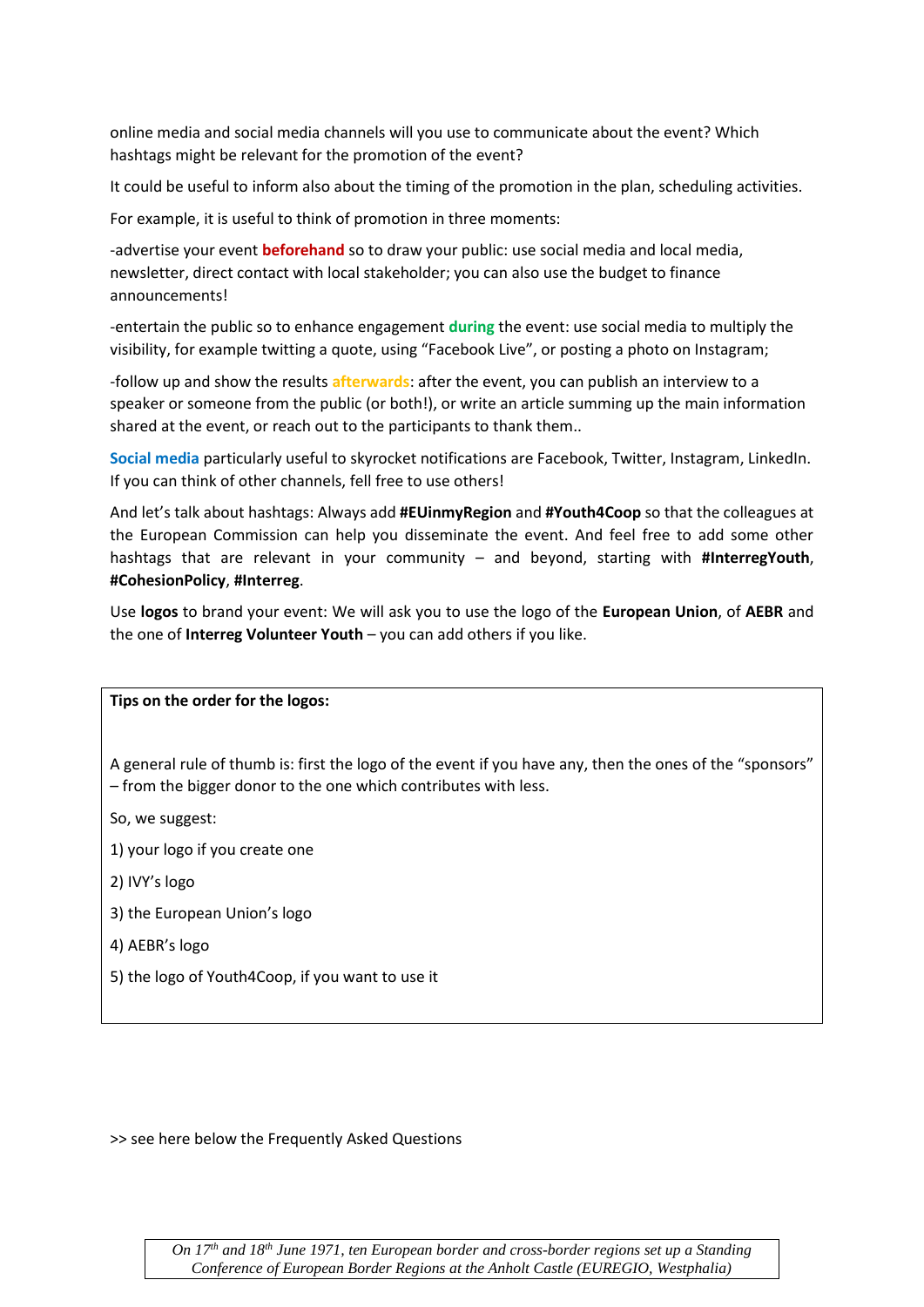# **FREQUENTLY ASKED QUESTIONS:**

# **What kind of event can I organise?**

You can come up with your own ideas of how to organise a "Citizens' Engagement Activity". Forget about standard formats: be **proactive** and **creative**!

Here are some examples of formats for inspiration:

- o a discussion in a town hall
- o a seminar with experts (including your mentor or colleagues from your host organisation)
- $\circ$  a conference with local politicians
- o gather people at a fair
- o your own lecture at a local university
- o a project visit to a project funded via Interreg
- o an online roundtable to be broadcasted on channels like Facebook Live or Twitter Live
- o [a TED talk](https://www.ted.com/participate/organize-a-local-tedx-event)
- o a performance or a festival

If you have other ideas, great: we can't wait to hear about them!

## **How to combine being an IVY and organise an event?**

It is crucial that you inform your **host organisation**: let them know that you are participating in this initiative launched by the European Commission's DG REGIO, and involve them in the event if they are interested in taking part. As mentioned above, this will allow you to have the endorsement of a local actor - which is always useful – and will ultimately strengthen the **visibility** in the area of the Interreg Project or Programme in which you, as IVY, are involved in.

Also, it is important that your **mentor** is aware of your contribution in the organisation of Citizens' Engagement Activities so that you can dedicate some time to it during your every-day flow. The organisation of an event can be challenging and requires a fair amount of energies and time – and this should be an opportunity for you, not a burden!

So, we recommend coordinating with your mentor and take some time during your stay at the host organisation to dedicate to this.

## **Where can I learn more about Interreg in my region and about what the EU does?**

If you would like to know more on Interreg Programmes and Projects present in your area or in the region where you would like to organise your CEA, take a look at [keep.eu](https://www.keep.eu/) o[r Interreg.eu.](https://interreg.eu/)

Here is a list of websites which can offer you some material, ideas:

<https://what-europe-does-for-me.eu/en/portal>

[https://europa.eu/euandme/frontpage\\_en](https://europa.eu/euandme/frontpage_en)

<https://ecday.eu/>

<https://www.europeanyouthideas.eu/>

[https://europa.eu/youth/nnfe/inspiring-debate\\_en](https://europa.eu/youth/nnfe/inspiring-debate_en)